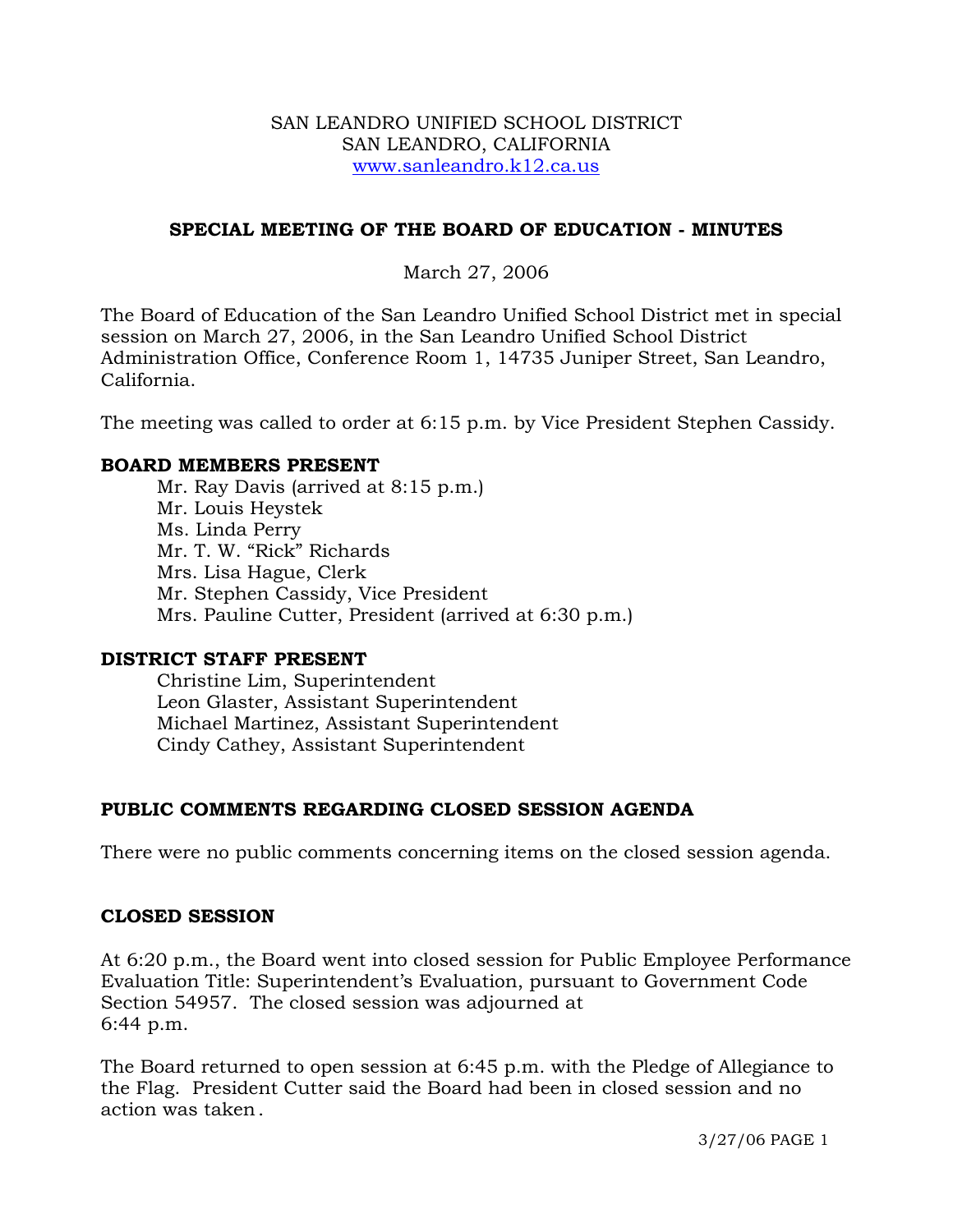## **Facilities Workshop #3**

The Board continued their discussion of program development for potential options for a bond. Staff and consultants from WLC Architects, and Harris & Associates presented additional information, as directed by the Board at the March 21 Facilities Workshop #2, regarding The Development Team, SWOT (Strengths, Weaknesses, Opportunities, and Tough Hurdles) Analysis for each option, and models of reform. A preliminary modernization and classroom standards option spreadsheet was shared and community forums were also discussed.

Assistant Superintendent Cindy Cathey explained that on March 24 the District's Development Team, compiled of District staff, principals, teachers, union representatives, and construction consultants, discussed in depth the five alternatives that were developed by staff and WLC Architects for the March 21 facilities workshop, adding that it was apparent that the team members favored one comprehensive flagship high school, isolating the ninth graders in their own high school was not appealing, but adding a separate wing for those students was an option, thus eliminating the original five alternatives, and developing and bringing forward the following new options for further consideration along with two addendum's to Option 6 which addressed the community's interest and passion around a performing arts/multi-media center for our community:

Option 6: San Leandro High School at 2500 students

- Addendum A include Performing Arts/Multi Media Center at San Leandro High School
- y Addendum B Include Performing Arts/Multi-Media Center near San Leandro High School
- Option 7: 7-8 Grade Opportunity Program
- Option 8: 9-10 Grade Opportunity Program
- Option 9: Community School

Based on the team's recommendation, Harris & Associates and WLC architects provided three cost analysis for the four options, one without the addendums, one including Addendum A, and one including Addendum B.

Board members agreed that they would have liked to have seen a more detailed modernization proposal that would benefit all of our district sites. Additional thoughts and suggestions shared included looking at the cost of building a multipurpose room at Jefferson, which was deferred from the original bond due to lack of funding, drafting a 2500-student high school footprint that would make it less daunting for incoming students, and more tolerable for the parents, exploring other high school models, a 9th grade facility on or off the high school site, and a possible joint use project with the City for a performing arts center.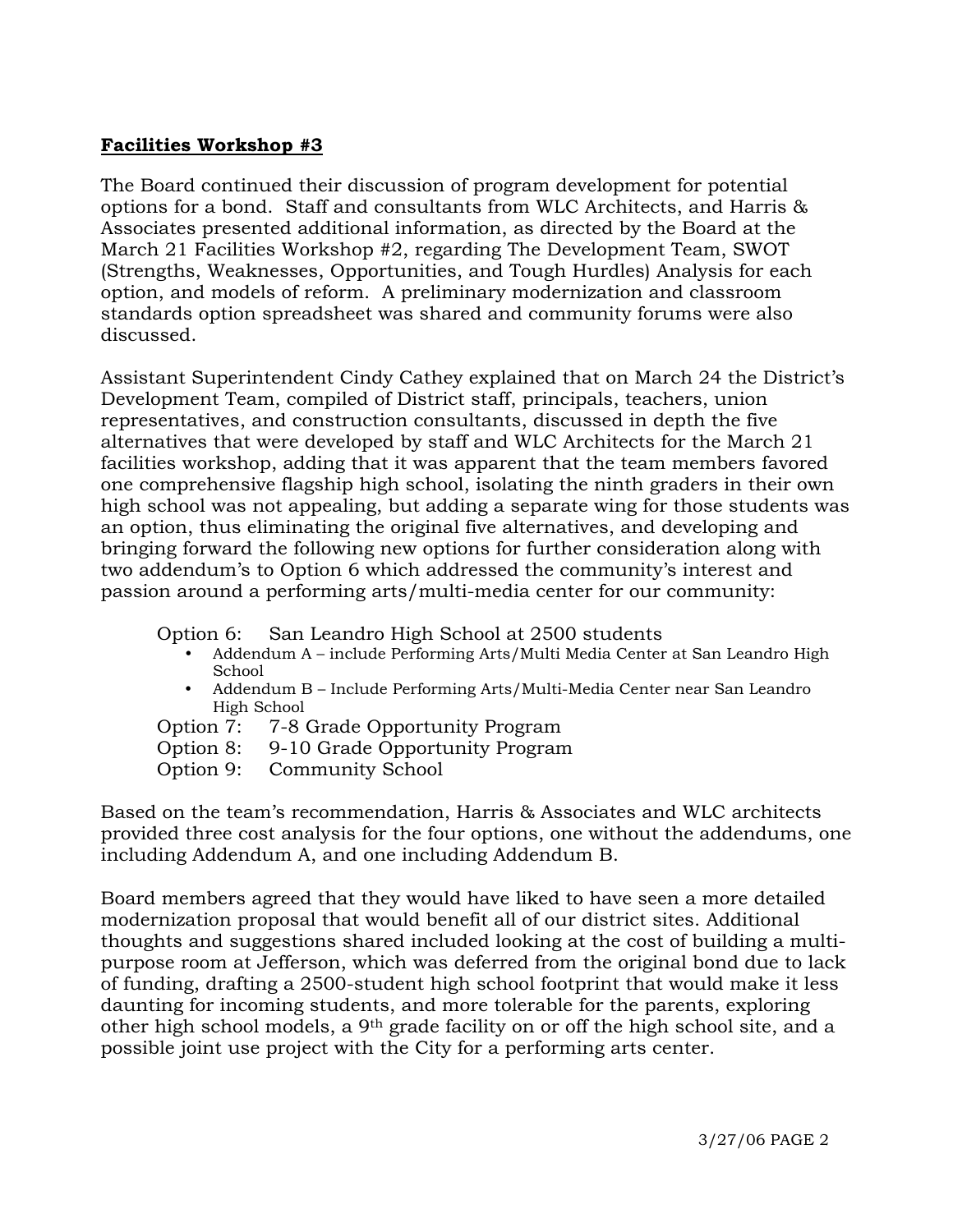While Mr. Heystek thought it would be wonderful to have a performing arts center, he felt the focus should remain on the academic programs. He asked for additional definitions for school and program alternatives such as opportunity, academy, continuation, etc.

Mr. Heystek, and Mr. Richards were concerned about the community's tolerance level for a bond, with Mr. Richards indicating that maybe the District was pushing forward too quickly.

Mrs. Hague favored the opportunity program as a way of providing alternative ways to help students succeed. She was also interested in know what type of upgrades would be needed should Burrell Field became an available site.

Mr. Cassidy wanted to know if staff had looked into a possible collaborative efforts with San Lorenzo for a continuation high school or opportunity program. Ms. Cathey said that while they had not spoken to anyone from San Lorenzo, staff indicated that efforts to bringing both communities together could be challenging due to gang and sports rivalries.

It was important to Mr. Cassidy that the District not lose sight of the overcrowding issue, and felt that the options identified by the staff did not fully address this. He reminded the Board of the importance and urgency of developing options for the first community forum.

### **PUBLIC COMMENTS**

- Robert Brannan from the San Leandro Chamber of Commerce wondered if money was still available from the sale of Pacific High School and if it could be used for modernization, to which President Cutter said that she would research that. He felt that the proposal should have included growth options beyond 2015, as facilities can last up to much longer than that. Mr. Brannan was concerned that a footprint for a 2500-student high school, and possible use of the PGE property for parking had not been addressed in the options. He also thought that sports' rivalries between schools could be somewhat healthy and may not be such a tough hurdle to cross.
- Morgan Mack-Rose was also concerned about having one 2500 student high school. She supported a 9<sup>th</sup> grade academy and a 7-8 grade opportunity program, adding that she would like to see the immediate issues at the high school addressed at the first community forum and encouraged them to look at other "best practices" throughout the county.
- Jack Papazian, also from the San Leandro Chamber of Commerce, felt that because San Lorenzo Unified School District's projections showed a decline in enrollment, the community would welcome a collaborate effort between the school districts, adding that "messaging the boundaries" (moving San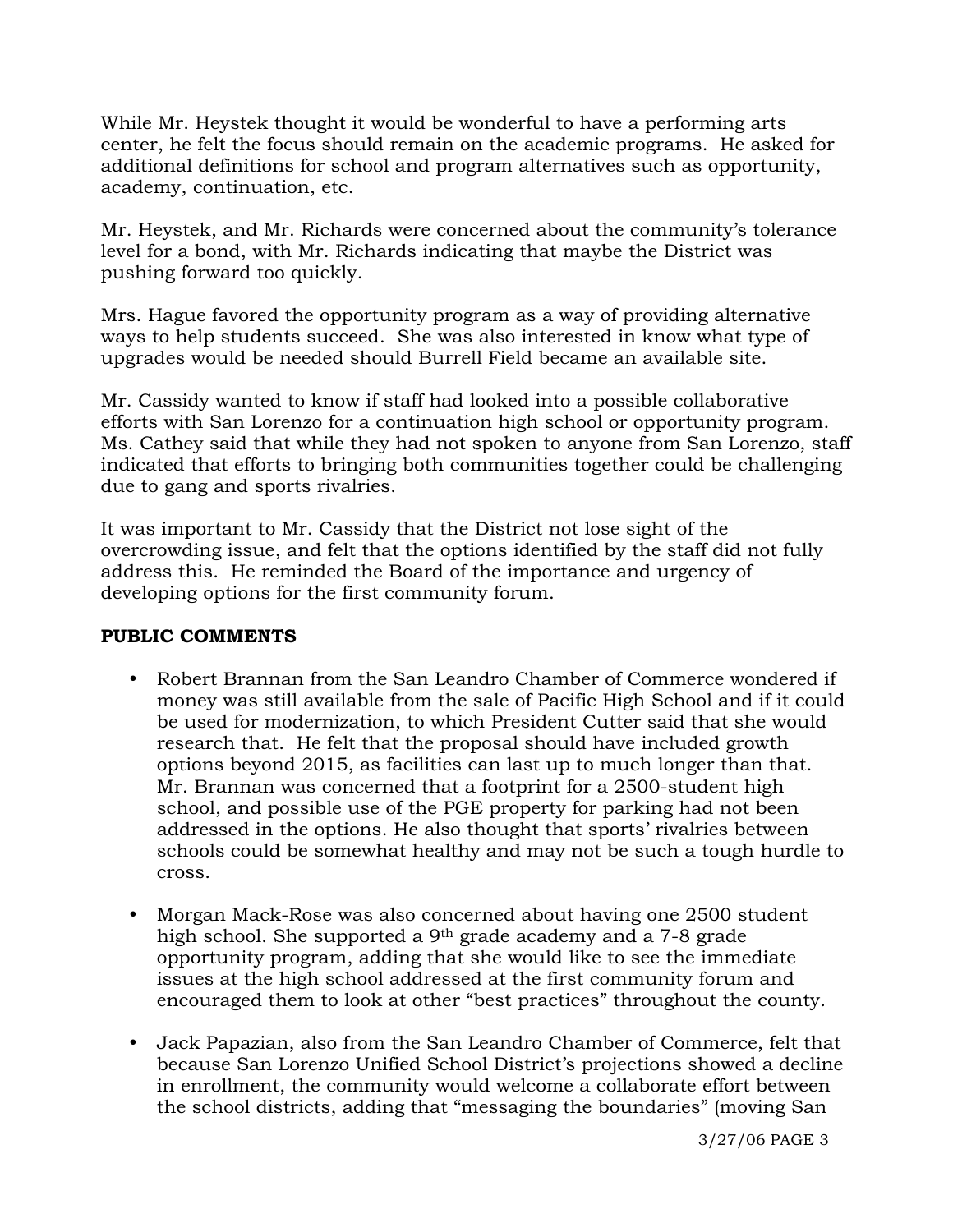Leandro students to San Lorenzo campuses) would be an innovative approach to addressing the overcrowding at the high school. Mr. Papzian also felt that, in the past, sports' team rivalries had not been a problem.

It was the consensus of the Board for staff to focus on the following areas to be addressed at the Facilities Workshop #4:

- Develop a more detailed modernization proposal.
- Explore options on reducing the size the high school to smaller than 2500 students in addition to the scope of the 9th grade program on the campus and 9th grade academy off the campus.
- Explore a 7-8 grade Opportunity Program.
- Develop a draft 2500-student footprint of the high school.
- Explore developing District land to address the overcrowding at the high school.
- y Expanding on the Lincoln Continuation High School collaboration with San Lorenzo.
- Cost to renovate/build Jefferson multipurpose room.
- Cost to upgrade Burrell Field.
- Performing Arts Center joint use project with the City.

Mr. Cassidy would also be interested in visiting similar facilities to those being considered after April 11.

Superintendent Lim said that the last Board workshop would be April 17, at the District Office, 6 p.m., adding that she had spoken to Heidi Finberg, San Leandro Chamber of Commerce CBO, and a joint meeting with District staff and Chamber members was scheduled for April 26, 8-9 a.m., at Bay Fair Center.

## **PUBLIC COMMENTS**

None

# **BOARD MEMBER COMMENTS**

- Ms. Perry said that she had forwarded information from the Alameda County Office of Education regarding the local pre-school workshops to the Board, urging them to try and attend one of them, if they were available. She clarified that Ms. Cathey's comments regarding school "rivalry" referred to "gang" rivalry and not "sports" rivalry.
- Mr. Cassidy met with Moses Maines from the Northern California Carpenters Regional Council and was given an overview of some of the pre-apprenticeship program work they are doing in Contra Costa County, and at the Mandela Center in Oakland. Mr. Maines also expressed interest in having such a program at San Leandro High. Mr. Cassidy suggested that the Board and Superintendent visit the Mandela Center in April or May. He had very nice time at the Band Festival, and also observed the students practicing for the high school musical, *Seussical.*